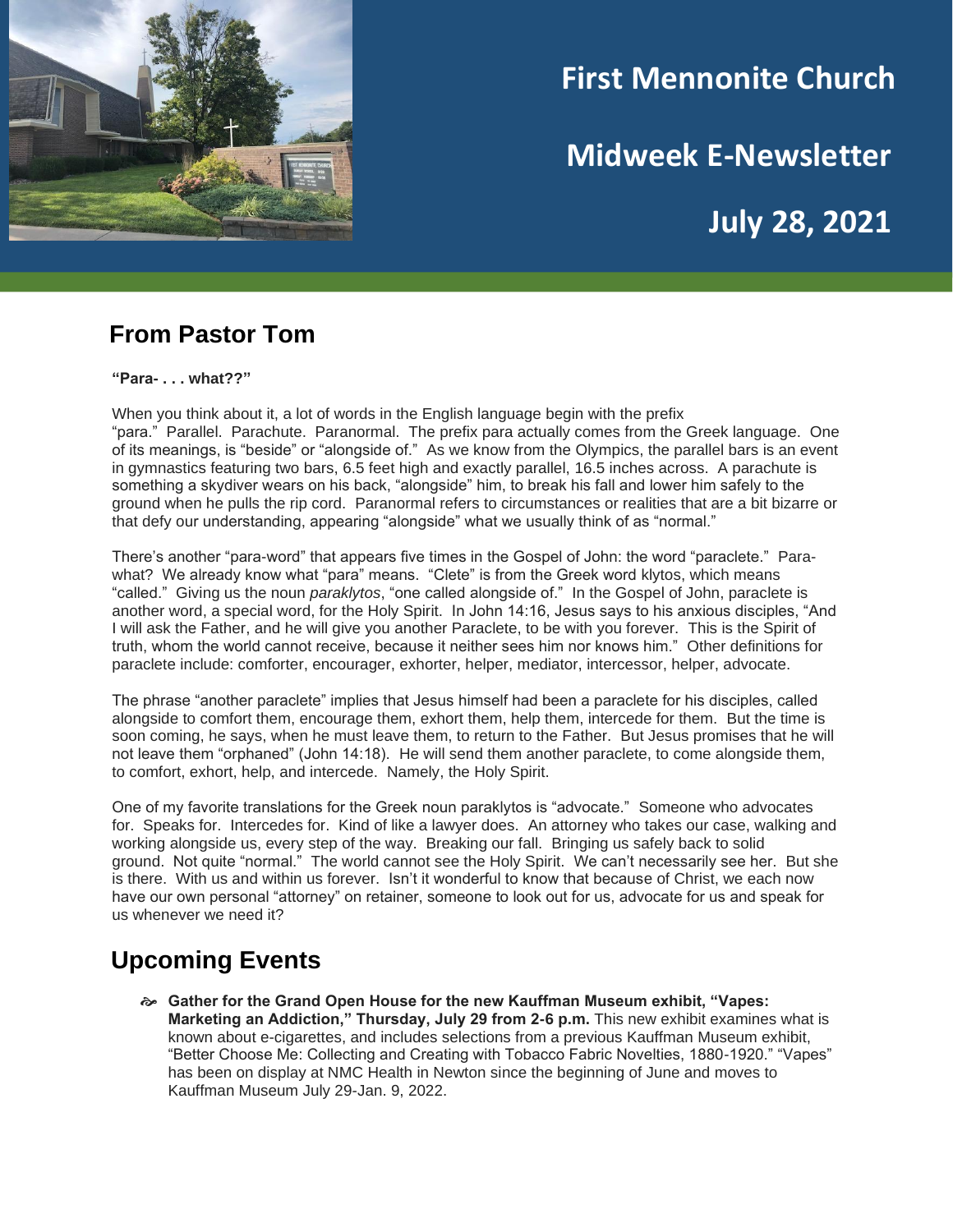- **Remember to register for the WDC Annual Assembly at: [mennowdc.org/2021](http://mennowdc.org/2021)**. Friday worship, July 30 at 7 p.m. followed by snocones outside at 8 p.m. Enjoy storytelling under the tent with fresh popcorn Saturday, July 31 from 7-8 p.m. Invite your friends to Faith Mennonite Church, 2100 N Anderson Ave, Newton, KS, for some summer fun. Storytelling also inside and online!
- **Join in this special Annual Assembly storytelling opportunity!** WDC's Assembly theme July 30-August 1 is "Woven into God's Story." StoryCorps has invited WDC to partner with their storytelling project, *One Small Step*, to share and record our own stories within WDC. *One Small* Step is an initiative to facilitate conversations across differences. (Facilitators are bilingual in Spanish and English.) It's a chance to spend time virtually with someone different than you and discover the stories behind each other's beliefs. To join another WDC member for an online conversation, sign up at [https://onesmallstep.storycorps.org/wdc/.](https://onesmallstep.storycorps.org/wdc/)
- **Parkview Church invites you to Worship & Watermelon Friday, July 30 on the church lawn!**  Watermelon, crullers, and fellowship begins at 7 p.m. with worship at 7:30. Please bring your own lawn chairs or blankets!
- **Colorado Peaches are coming to MCC in North Newton!** Get your Colorado Peaches this summer and support MCC at the same time. Beth-El Mennonite Church in Colorado Springs is organizing a fundraiser to cover expenses related to the annual Rocky Mountain Relief Sale, which is being planned for October 15-16 in Rocky Ford, Colorado. Peaches are available in 10lb boxes for \$25 and 18lb boxes for \$35. **Deadline for orders/payment is Monday, August 2 (payment must be made before the end of day on August 2 or your order will be canceled).** Checks or cash are accepted, checks are made payable to Beth-El Mennonite Church with "Peaches" in the memo line. Please contact Patsy Dirksen at MCC Central States Office for orders/payments at [patsydirksen@mcc.org](mailto:patsydirksen@mcc.org) or 316.283.2720. Pick-up date for peaches is tentatively scheduled for Monday, August 23 at the MCC Central States in North Newton.
- **Next Care Meeting is August 4 at 7 p.m.**
- **The Hillsboro Senior Center is holding a fundraiser Friday, August 6 from 6:30-8 p.m.** Stop by for homemade pie and ice cream plus music by Bob and the Boys! Donations are welcomed and appreciated.

#### **Other Announcements**

- **Peppernuts at FMC!** Our peppernuts project is coming up soon! We will begin on Friday, Aug. 6. **Note that our dates have changed. They will now be Fri Aug 6, Sat Aug 7, Fri Aug 13, and Sat Aug 14.** A whole variety of tasks are involved, some that take good arm strength and others that involve a more relaxing arranging of dough on a cookie sheet. There is something for everyone! Please notify Kara at secretary@fmchillsboro.com or 620.947.5662 of dates you would like to help!
- **Some of you may have been expecting the June-July-August Rejoice! devotional** and have found what looks like the previous months' issue. To clarify, the issue on the magazine rack IS correct; a print error occurred, but just peek inside for the latest devotionals!
- **The family of Chuck Abrahams sent a note to share with the church family this week.** You may find it posted on the bulletin board in the hallway.
- **REQUESTS FOR SCHOLARSHIPS.** FMC desires to support FMC members and members' children who attend a Mennonite college or who choose to receive a seminary education. If you are interested in applying for such financial support (tuition) for the 2021-2022 academic year, contact Doug Miller.
- **The sewing group is making Dignity kits for MCC**. We are sewing the basic kits but need help collecting the other items to fill them. We will need ladies' cotton briefs (sm, med, lg), hand towels, washcloths, bars of bath soap, bars of laundry soap, wide tooth combs, nail clippers,